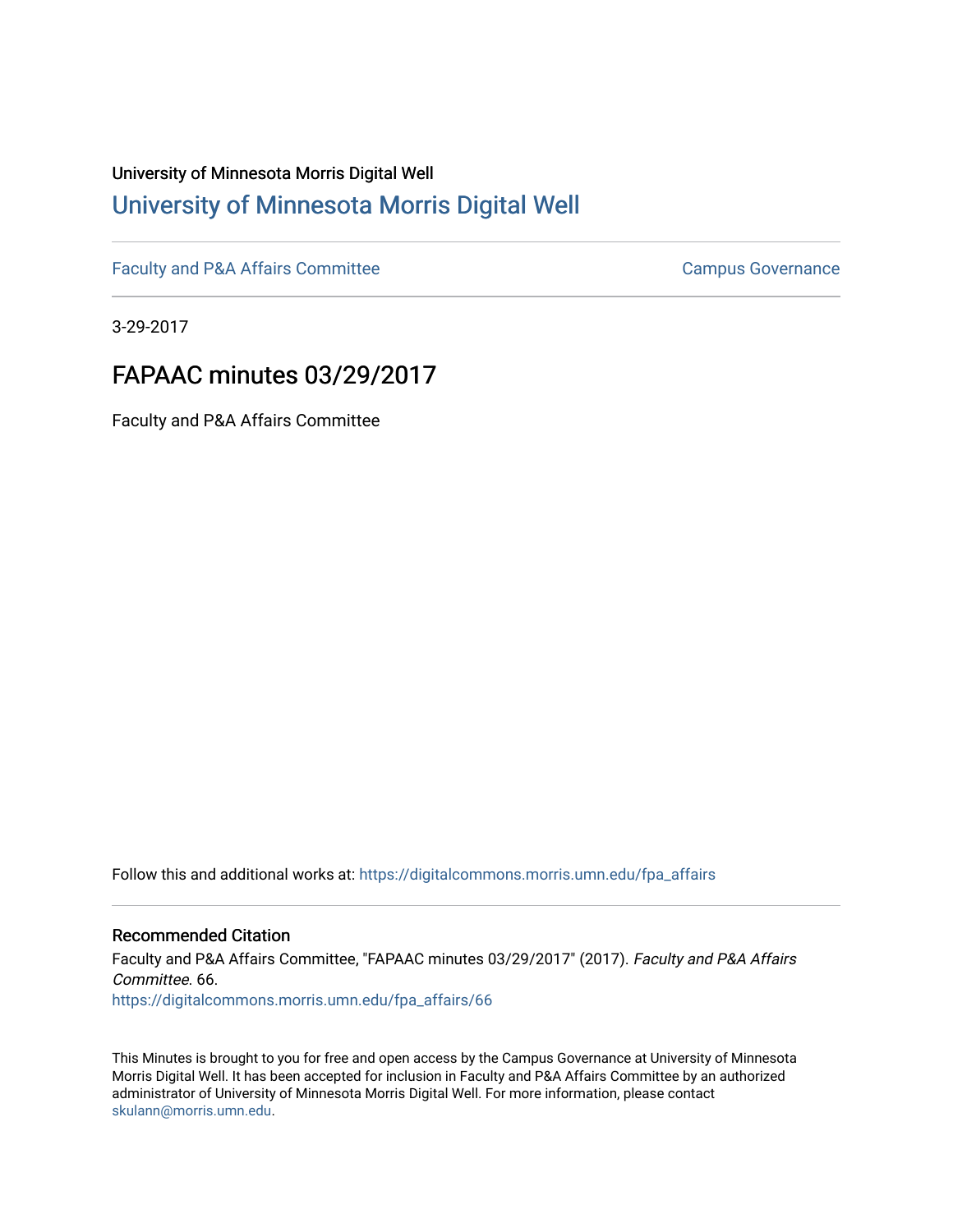Faculty P & A Affairs Committee Meeting Minutes Wednesday, March 29, 2017 Prairie Lounge, 9:00 – 10:00 a.m.

Present: Chlene Anderson, Julia Dabbs, Kiel Harell, Gordon McIntosh, Peh Ng, and David Ericksen. Absent: Melissa Vangsness, Bibhudutta Panda, and Kerri Barnstuble.

### **Old Business**

- I. Minutes from the 2/22/17 meeting were reviewed with a correction to include the resolution to balance the FY18 budget. The revision to the minutes were discussed, voted on and unanimously approved.
- II. Subcommittee reports
	- A. Salary Survey Report: The subcommittee has not met due to waiting for the available salary data for the report. This information should be available on April  $15<sup>th</sup>$ . The subcommittee will set up a meeting and try to have the information added to the report and a draft available for the committee to review. If possible this draft will be sent out to the committee prior to the next meeting.
	- B. Workload Survey results: The survey deadline was right after spring break having been extended a week; we did see responses increase to 50. However, this still gave us a response percentage of 16%, which was unexpectedly low. The subcommittee met last week to go over the results and drafted a report for findings and recommendations. The report draft starts with information gathered from DC's and Dean on the evaluation and workload implications of the mentoring of undergraduate research activities. All the divisions include the mentoring of undergraduate research in a faculty member's teaching portfolio. The second section shares information on survey results and reactions followed by a recommendation section. Some revisions were suggested to the report, which will be made by J. Dabbs. C Anderson will print out 6 survey results/summary booklets:- J Dabb's will share these reports with the VC's, Dean, and Chancellor in advance of our next meeting. An electronic version of the report will be sent out to campus later this semester, once the Salary Survey Report is ready to be sent out.

Other discussion: How should faculty be compensated for involvement in undergraduate research activities? Maybe administration should try to frame a comprehensive strategy as to where it fits in and how will compensation happen. Another suggestion is to establish an award that's given yearly. This could be a topic for next year's committee.

III. Response from Faculty Development Committee reference our suggestion to reinstate the Faculty Center for Learning & Teaching (FCLT); and next steps?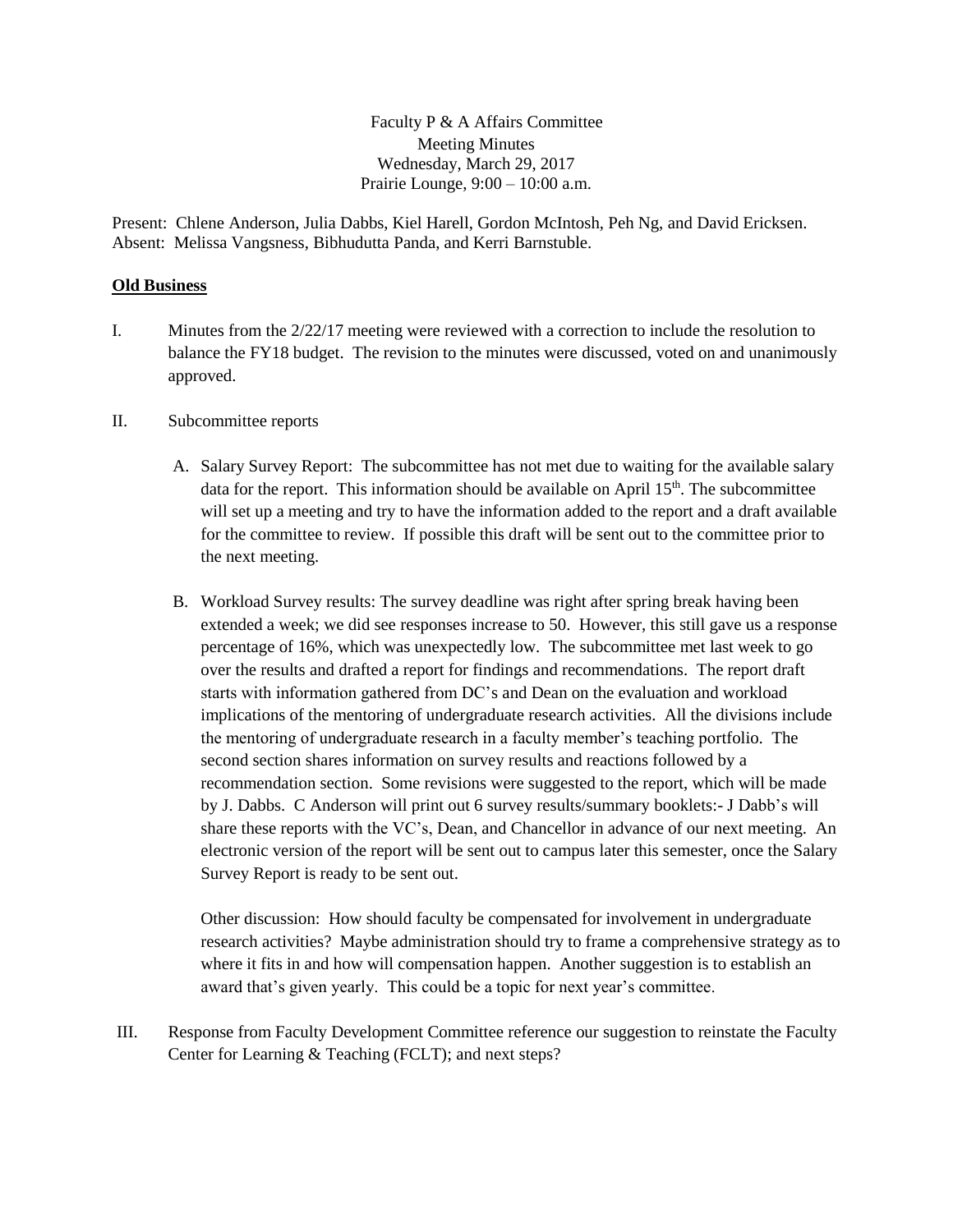C Anderson & J Dabbs received a response from Tracy Otten, chair of Faculty Development committee, re our preliminary proposal that the FCLT be reinstated. Tracy indicated Fac Dev had a couple discussions of the topic, and that "while the committee was generally supportive of the idea, noting in particular the early career development opportunities that existed when the Faculty Center was in action, many members questioned how well utilized it was otherwise. Members noted concern regarding the relatively low rates of participation in David Langley's individual consultations and monthly sessions. Concerns related to the possible diversion of already scarce resources were also raised. As a result the committee concluded that, if possible, a data based proposal including past usage would be the most compelling argument for reinstatement."

Further discussion continued by committee with a conclusion that we would bring this issue up at our next meeting with the Dean & Chancellor, and see if they would be open to a proposal, with or without further study.

### **New Business**

I. Planning for our meeting with the Chancellor and the Dean: Salaries are the first thing on the agenda, followed by a summary of what the committee has been working on this year. If time allows, go thru the salary survey report and undergraduate research investigation, and bring up a possible proposal for reinstating the FCLT.

Ask Dean Finzel if the updated collegiate academic personnel plan for UMM has been submitted to the Provost. C Anderson will check with the Dean prior to the meeting so he can report to us at the meeting.

Additional discussion on salaries could be to inquire if there is a timeline or goal with respect to our comparison group? C Anderson will check with the planning committee to see if anything was done on the strategic plan goal 19.

II. Ideas for FacPaac committee work, 2017 – 18: Faculty Center for Learning & Teaching, should we pursued this instead of continue with the Salary Survey Report. Consider follow-up to suggestions put forward by the Faculty Workload subcommittee. Unionization – if the TC campus moves forward on this, UMM will be the only campus where

faculty are not unionized; should it be pursued here?

#### **Other topic:**

Peh Ng, UMM's Faculty Rep on the Senate Committee on Faculty Affairs (SCFA) shared that a proposal to add a new section, "Modified Duties: Parenting Accommodations" to the Administrative Procedures for Reviewing Tenure and Promotion for Tenured and Tenure-track Faculty was discussed at a recent SCFA meeting. The proposed policy aims to ensure that adjustment to new family commitments (birth, adoption, or foster care) does not adversely affect the faculty member's academic career. This provision is separate from other U of MN policies such as parental leave, unpaid leave, or extension of the probationary period.